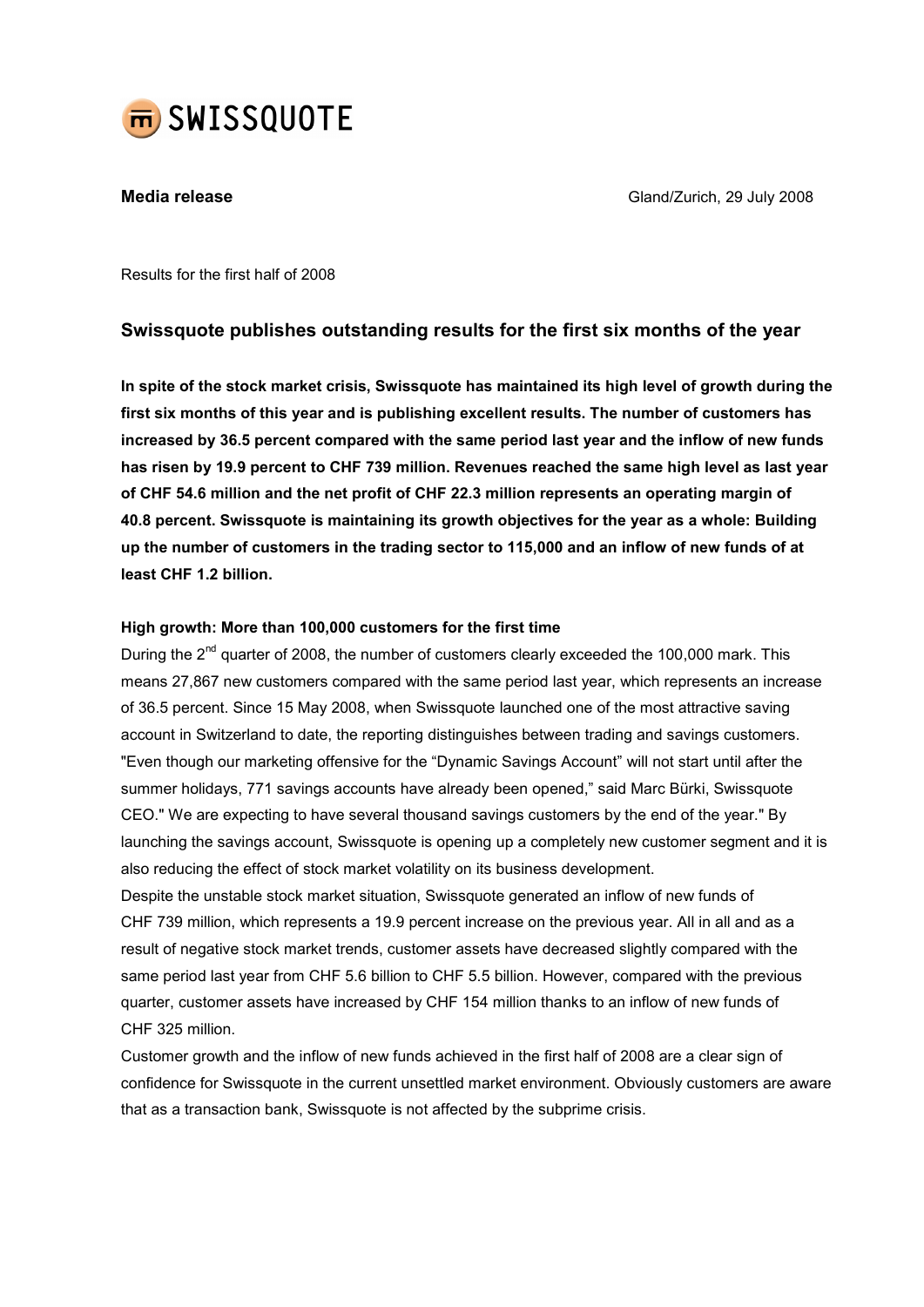

## Consistently high profit margins

In the first half of 2008, revenues were slightly higher than the same period last year (CHF 54.6 million compared with CHF 54.5 million). This positive result was achieved thanks to strong customer growth despite a weaker trading volume during the first half of the year. Compared to the same period last year, operating expenses increased by 9.8 percent to CHF 26.3 million (CHF 23.9 million) due to higher marketing expenditure and costs in connection with relocating the Gland and Zurich offices. This resulted in an operating profit of CHF 28.3 million (CHF 30.6 million) and a net profit of 22.3 million (CHF 24.5 million), which corresponds to profit margins of 51.9 percent and 40.8 percent.

#### Success with new products and services

In addition to the successful start of the "Dynamic Savings Account", the forex trading result has also shown a very positive development in the  $2^{nd}$  quarter of 2008 thanks to the new Forex trading platform introduced on 31 March 2008. The Trading Results increased by 28.5 percent to CHF 2.4 million in the  $2^{nd}$  quarter of 2008 compared with the 1<sup>st</sup> quarter. A daily volume of more than USD 150 million is already processed on the new platform.

With regards to the launch of the new iPhone, Swissquote has developed a specific application, which provides access to a wealth of financial information as well as direct online trade. This application can be downloaded and installed free of charge from any iTunes App Store.

The complete Financial report for the first six months of 2008 can be viewed at: http://www.swissquote.ch – THE COMPANY/Investor Relations/Reporting

#### Swissquote – Switzerland's leading online broker

Swissquote has 233 employees in Gland (VD) and Zurich. Swissquote is Switzerland's leading online broker. In addition to low-cost stock market access and a trading platform for portfolio managers, Swissquote also offers a wide range of financial and online wealth management tools. The shares of Swissquote Group Holding AG (SQN) are listed on the SWX.

#### For further information, please contact

Marc Bürki, CEO Swissquote Bank, Chemin de la Crétaux 33, CH-1196 Gland Phone +41 22 999 98 50, Fax +41 22 999 94 54, Cell phone +41 79 413 41 45 marc.burki@swissquote.ch

#### Calendar of events in 2008

| 29.07.2008 | Results for the first half of 2008 (presentation at SWX)         |
|------------|------------------------------------------------------------------|
| 28.10.2008 | Results for the first nine months of 2008 (telephone conference) |